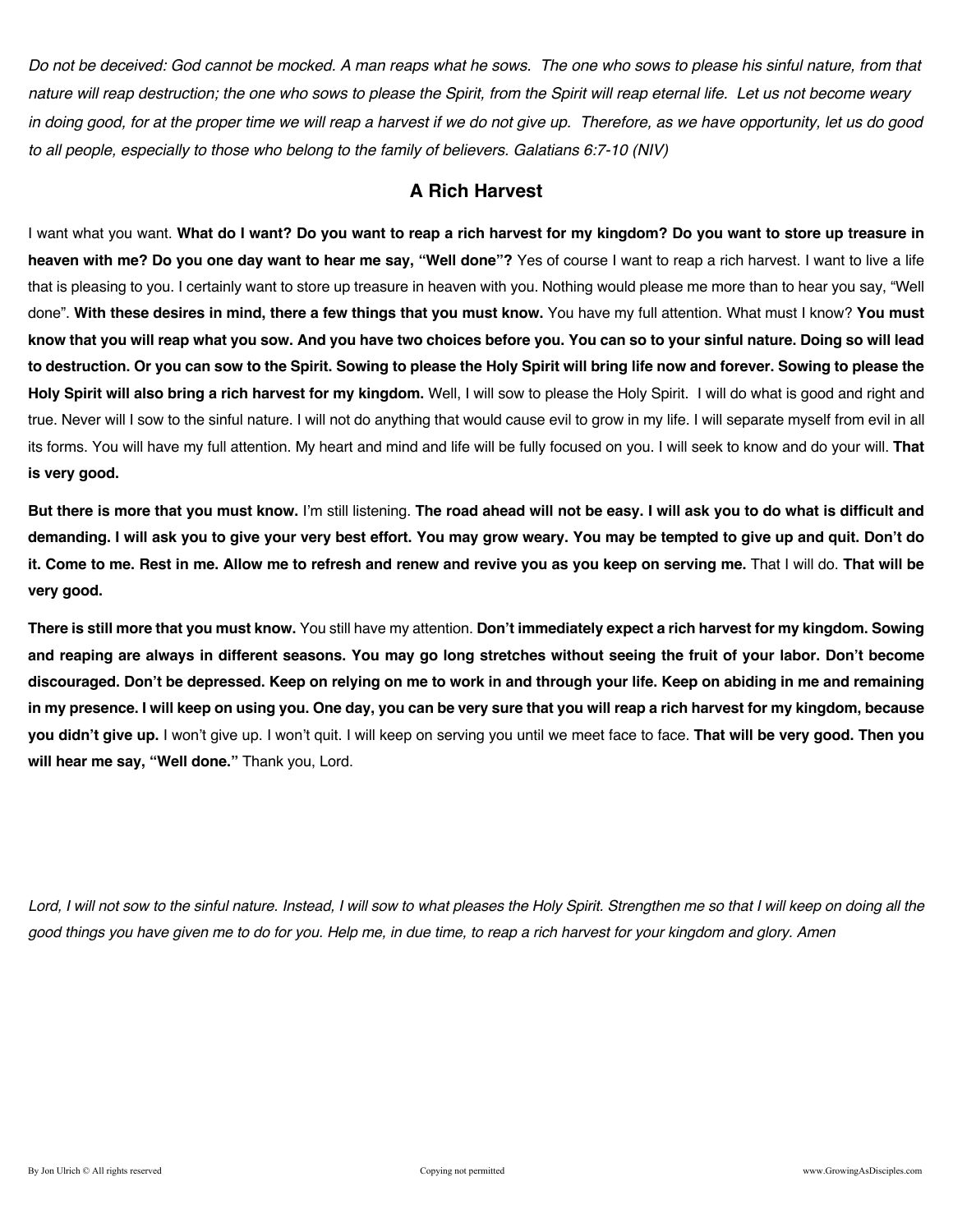**Promises** *We Will Reap A Rich Harvest*

Do not be deceived: God cannot be mocked. A man reaps what he sows. The one who sows to please his sinful nature, from that nature will reap destruction; the one who sows to please the Spirit, from the Spirit will reap eternal life. Let us not become weary in doing good, for at the proper time we will reap a harvest if we do not give up. Therefore, as we have opportunity, let us do good to all people, especially to those who belong to the family of believers.

NIV Galatians 6:7-10

### **Promises** *We Will Reap A Harvest*

Don't be misled—you cannot mock the justice of God. You will always harvest what you plant. Those who live only to satisfy their own sinful nature will harvest decay and death from that sinful nature. But those who live to please the Spirit will harvest everlasting life from the Spirit. So let's not get tired of doing what is good. At just the right time we will reap a harvest of blessing if we don't give up. Therefore, whenever we have the opportunity, we should do good to everyone—especially to those in the family of faith.

NLT Galatians 6:7-10

### **Promises** *We Will Reap At Harvest Time*

Do not be deceived; God is not mocked, for you reap whatever you sow. If you sow to your own flesh, you will reap corruption from the flesh; but if you sow to the Spirit, you will reap eternal life from the Spirit. So let us not grow weary in doing what is right, for we will reap at harvest time, if we do not give up. So then, whenever we have an opportunity, let us work for the good of all, and especially for those of the family of faith.

NRSV Galatians 6:7-10

 **Promises** *We Shall Reap*

Do not be deceived and deluded and misled; God will not allow Himself to be sneered at (scorned, disdained, or mocked by mere pretensions or professions, or by His precepts being set aside.) [He inevitably deludes himself who attempts to delude God.] For whatever a man sows, that and that only is what he will reap. For he who sows to his own flesh (lower nature, sensuality) will from the flesh reap decay and ruin and destruction, but he who sows to the Spirit will from the Spirit reap eternal life. And let us not lose heart and grow weary and faint in acting nobly and doing right, for in due time and at the appointed season we shall reap, if we do not loosen and relax our courage and faint. So then, as occasion and opportunity open up to us, let us do good [morally] to all people [not only being useful or profitable to them, but also doing what is for their spiritual good and advantage]. Be mindful to be a blessing, especially to those of the household of faith [those who belong to God's family with you, the believers].

AMP Galatians 6:7-10

### **Promises** *We Will Reap*

Do not be deceived, God is not mocked; for whatever a man sows, this he will also reap. For the one who sows to his own flesh will from the flesh reap corruption, but the one who sows to the Spirit will from the Spirit reap eternal life. Let us not lose heart in doing good, for in due time we will reap if we do not grow weary. So then, while we have opportunity, let us do good to all people, and especially to those who are of the household of the faith.

NASB Galatians 6:7-10

 **Promises** *We Will Reap*

Do not be deceived: God is not mocked, for whatever one sows, that will he also reap. For the one who sows to his own flesh will from the flesh reap corruption, but the one who sows to the Spirit will from the Spirit reap eternal life. And let us not grow weary of doing good, for in due season we will reap, if we do not give up. So then, as we have opportunity, let us do good to everyone, and especially to those who are of the household of faith.

ESV Galatians 6:7-10

 **Promises** *We Shall Reap*

Do not be deceived, God is not mocked; for whatever a man sows, that he will also reap. For he who sows to his flesh will of the flesh reap corruption, but he who sows to the Spirit will of the Spirit reap everlasting life. And let us not grow weary while doing good, for in due season we shall reap if we do not lose heart. Therefore, as we have opportunity, let us do good to all, especially to those who are of the household of faith.

NKJV Galatians 6:7-10

### **Promises** *Harvest A Good Crop*

Don't be misled: No one makes a fool of God. What a person plants, he will harvest. The person who plants selfishness, ignoring the needs of others—ignoring God!— harvests a crop of weeds. All he'll have to show for his life is weeds! But the one who plants in response to God, letting God's Spirit do the growth work in him, harvests a crop of real life, eternal life. So let's not allow ourselves to get fatigued doing good. At the right time we will harvest a good crop if we don't give up, or quit. Right now, therefore, every time we get the chance, let us work for the benefit of all, starting with the people closest to us in the community of faith.

MSG Galatians 6:7-10

 **Promises** *We Will Reap A Harvest*

Don't be misled; remember that you can't ignore God and get away with it: a man will always reap just the kind of crop he sows! If he sows to please his own wrong desires, he will be planting seeds of evil and he will surely reap a harvest of spiritual decay and death; but if he plants the good things of the Spirit, he will reap the everlasting life that the Holy Spirit gives him. And let us not get tired of doing what is right, for after a while we will reap a harvest of blessing if we don't get discouraged and give up. That's why whenever we can we should always be kind to everyone, and especially to our Christian brothers.

TLB Galatians 6:7-10

 **Promises** *We Will Receive Our Harvest*

Do not be fooled: You cannot cheat God. People harvest only what they plant. If they plant to satisfy their sinful selves, their sinful selves will bring them ruin. But if they plant to please the Spirit, they will receive eternal life from the Spirit. We must not become tired of doing good. We will receive our harvest of eternal life at the right time if we do not give up. When we have the opportunity to help anyone, we should do it. But we should give special attention to those who are in the family of believers.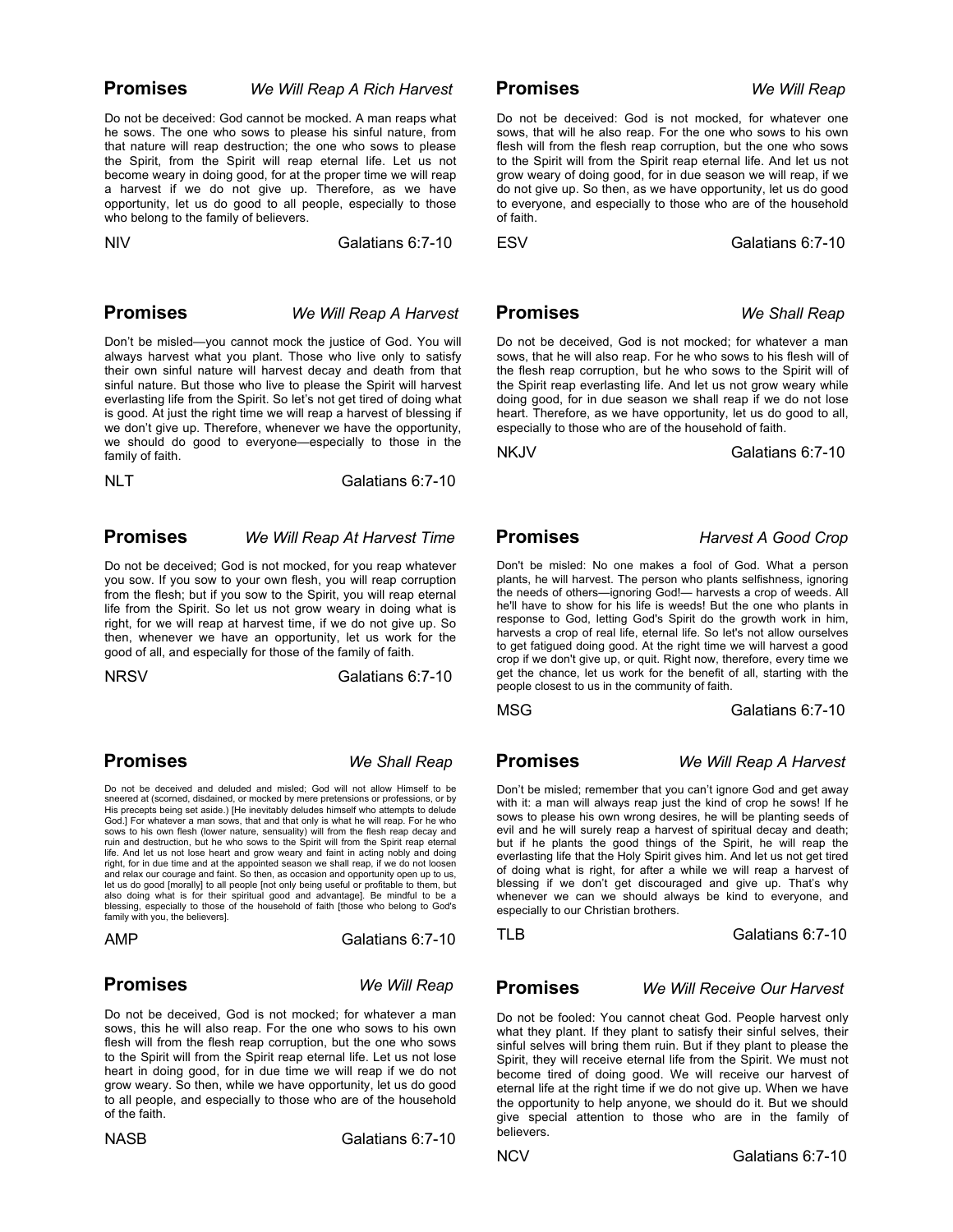# **We Will Reap A Harvest** Year Week Day Date

# **Begin With Prayer:** *Here I am Lord. I Am Listening.*

**Meditating On God's Word:** *(What is God speaking to your heart?)*

Do not be deceived: God cannot be mocked. A man reaps what he sows. The one who sows to please his sinful nature, from that nature will reap destruction; the one who sows to please the Spirit, from the Spirit will reap eternal life. Let us not become weary in doing good, for at the proper time we will reap a harvest if we do not give up. Therefore, as we have opportunity, let us do good to all people, especially to those who belong to the family of believers. Galatians 6:7-10 (NIV)

**Considering The Words***: (What words speak to your heart?)*

Do not be deceived: | God cannot be mocked. | A man reaps what he sows. | The one who sows | to please his sinful nature, | from that nature | will reap destruction; | the one who sows to please the Spirit, | from the Spirit | will reap eternal life. | Let us not become weary | in doing good, | for at the proper time | we will reap a harvest | if we do not give up. | Therefore, | as we have opportunity, | let us do good to all people, | especially to those who belong | to the family of believers. Galatians 6:7-10 (NIV)

 $\_$  , and the contribution of the contribution of  $\mathcal{L}$  , and  $\mathcal{L}$  , and  $\mathcal{L}$  , and  $\mathcal{L}$  , and  $\mathcal{L}$  , and  $\mathcal{L}$  , and  $\mathcal{L}$  , and  $\mathcal{L}$  , and  $\mathcal{L}$  , and  $\mathcal{L}$  , and  $\mathcal{L}$  , and  $\mathcal{L$ \_\_\_\_\_\_\_\_\_\_\_\_\_\_\_\_\_\_\_\_\_\_\_\_\_\_\_\_\_\_\_\_\_\_\_\_\_\_\_\_\_\_\_\_\_\_\_\_\_\_\_\_\_\_\_\_\_\_\_\_\_\_\_\_\_\_\_\_\_\_\_

### **Praying The Scripture:** *(What prayer from your heart will you write?)*

Lord, I will not sow to the sinful nature. Instead, I will sow to what pleases the Holy Spirit. Strengthen me so that I will keep on doing all the good things you have given me to do for you. Help me, in due time, to reap a rich harvest for your kingdom and glory. Amen  $\_$  . The contribution of the contribution of  $\mathcal{L}_1$  ,  $\mathcal{L}_2$  ,  $\mathcal{L}_3$  ,  $\mathcal{L}_4$  ,  $\mathcal{L}_5$  ,  $\mathcal{L}_6$  ,  $\mathcal{L}_7$  ,  $\mathcal{L}_8$  ,  $\mathcal{L}_9$  ,  $\mathcal{L}_1$  ,  $\mathcal{L}_2$  ,  $\mathcal{L}_3$  ,  $\mathcal{L}_5$  ,  $\mathcal{L}_6$  ,  $\mathcal{L}_$ 

**What It Means:** *(What questions speak to your heart?) (Suggested questions for small group discussion are in bold)* What kinds of activities would amount to sowing to the sinful nature?

 $\_$  , and the set of the set of the set of the set of the set of the set of the set of the set of the set of the set of the set of the set of the set of the set of the set of the set of the set of the set of the set of th

How are you making very sure that you are not sowing to your sinful nature?

What kinds of activities would amount to sowing to please the Holy Spirit?

**How are you making it your priority to sow what is pleasing to the Holy Spirit?**

What work has the Lord given you to keep on doing for Him?

**Why is it important to keep in mind that sowing and reaping a harvest will always be in different seasons? How is the Lord strengthening you so that you do not grow weary and give up?**  $\_$  , and the contribution of the contribution of  $\mathcal{L}$  , and  $\mathcal{L}$  , and  $\mathcal{L}$  , and  $\mathcal{L}$  , and  $\mathcal{L}$  , and  $\mathcal{L}$  , and  $\mathcal{L}$  , and  $\mathcal{L}$  , and  $\mathcal{L}$  , and  $\mathcal{L}$  , and  $\mathcal{L}$  , and  $\mathcal{L$ 

 $\_$  , and the set of the set of the set of the set of the set of the set of the set of the set of the set of the set of the set of the set of the set of the set of the set of the set of the set of the set of the set of th  $\_$  , and the contribution of the contribution of  $\mathcal{L}$  , and  $\mathcal{L}$  , and  $\mathcal{L}$  , and  $\mathcal{L}$  , and  $\mathcal{L}$  , and  $\mathcal{L}$  , and  $\mathcal{L}$  , and  $\mathcal{L}$  , and  $\mathcal{L}$  , and  $\mathcal{L}$  , and  $\mathcal{L}$  , and  $\mathcal{L$ \_\_\_\_\_\_\_\_\_\_\_\_\_\_\_\_\_\_\_\_\_\_\_\_\_\_\_\_\_\_\_\_\_\_\_\_\_\_\_\_\_\_\_\_\_\_\_\_\_\_\_\_\_\_\_\_\_\_\_\_\_\_\_\_\_\_\_\_\_\_\_ \_\_\_\_\_\_\_\_\_\_\_\_\_\_\_\_\_\_\_\_\_\_\_\_\_\_\_\_\_\_\_\_\_\_\_\_\_\_\_\_\_\_\_\_\_\_\_\_\_\_\_\_\_\_\_\_\_\_\_\_\_\_\_\_\_\_\_\_\_\_\_  $\_$  . The contribution of the contribution of  $\mathcal{L}_1$  ,  $\mathcal{L}_2$  ,  $\mathcal{L}_3$  ,  $\mathcal{L}_4$  ,  $\mathcal{L}_5$  ,  $\mathcal{L}_6$  ,  $\mathcal{L}_7$  ,  $\mathcal{L}_8$  ,  $\mathcal{L}_9$  ,  $\mathcal{L}_1$  ,  $\mathcal{L}_2$  ,  $\mathcal{L}_3$  ,  $\mathcal{L}_5$  ,  $\mathcal{L}_6$  ,  $\mathcal{L}_$  $\_$  , and the contribution of the contribution of  $\mathcal{L}$  , and  $\mathcal{L}$  , and  $\mathcal{L}$  , and  $\mathcal{L}$  , and  $\mathcal{L}$  , and  $\mathcal{L}$  , and  $\mathcal{L}$  , and  $\mathcal{L}$  , and  $\mathcal{L}$  , and  $\mathcal{L}$  , and  $\mathcal{L}$  , and  $\mathcal{L$ 

\_\_\_\_\_\_\_\_\_\_\_\_\_\_\_\_\_\_\_\_\_\_\_\_\_\_\_\_\_\_\_\_\_\_\_\_\_\_\_\_\_\_\_\_\_\_\_\_\_\_\_\_\_\_\_\_\_\_\_\_\_\_\_\_\_\_\_\_\_\_\_

\_\_\_\_\_\_\_\_\_\_\_\_\_\_\_\_\_\_\_\_\_\_\_\_\_\_\_\_\_\_\_\_\_\_\_\_\_\_\_\_\_\_\_\_\_\_\_\_\_\_\_\_\_\_\_\_\_\_\_\_\_\_\_\_\_\_\_\_\_\_\_

\_\_\_\_\_\_\_\_\_\_\_\_\_\_\_\_\_\_\_\_\_\_\_\_\_\_\_\_\_\_\_\_\_\_\_\_\_\_\_\_\_\_\_\_\_\_\_\_\_\_\_\_\_\_\_\_\_\_\_\_\_\_\_\_\_\_\_\_\_\_\_

### **Living It Out:** *(What action step is God guiding your heart to take?)*

Never give up and keeping on serving the Lord so that in due time you will reap a rich harvest.

# **Seeing It Happen:** *(What are you trusting God for in your heart?)*

Have faith that you will reap a rich harvest if you do not give up and keep on serving the Lord.

### **Get Ready To Share:** *(What can you share with others from your heart?)*

Share with another person or your small group how you are not giving up and are continuing to serve the Lord.

## **Close With Prayer:** *Quiet Yourself Before The Lord*

*Pause And Offer Prayers Of… With An Attitude Of Faith Listen To What The Lord Wants To Say To You*

Adoration… \_\_\_\_\_\_\_\_\_\_\_\_\_\_\_\_\_\_\_\_\_\_\_\_\_\_\_\_\_\_\_\_\_\_\_\_\_\_\_\_\_\_\_\_\_\_\_\_\_\_\_\_\_\_\_\_\_\_\_\_\_\_\_\_\_\_\_\_\_\_\_\_\_\_\_\_\_\_\_ Thanksgiving...  $\textsf{Confession...}\qquad \qquad \underline{\hspace{25pt}}$ Intercession... Petition… \_\_\_\_\_\_\_\_\_\_\_\_\_\_\_\_\_\_\_\_\_\_\_\_\_\_\_\_\_\_\_\_\_\_\_\_\_\_\_\_\_\_\_\_\_\_\_\_\_\_\_\_\_\_\_\_\_\_\_\_\_\_\_\_\_\_\_\_\_\_\_\_\_\_\_\_\_\_\_

By Jon Ulrich © All rights reserved examples are compared comparing comparing the comparing of permitted www.GrowingAsDisciples.com

# **Promises** – Galatians 6:7-10 **In Context:** *Read Galatians 6*